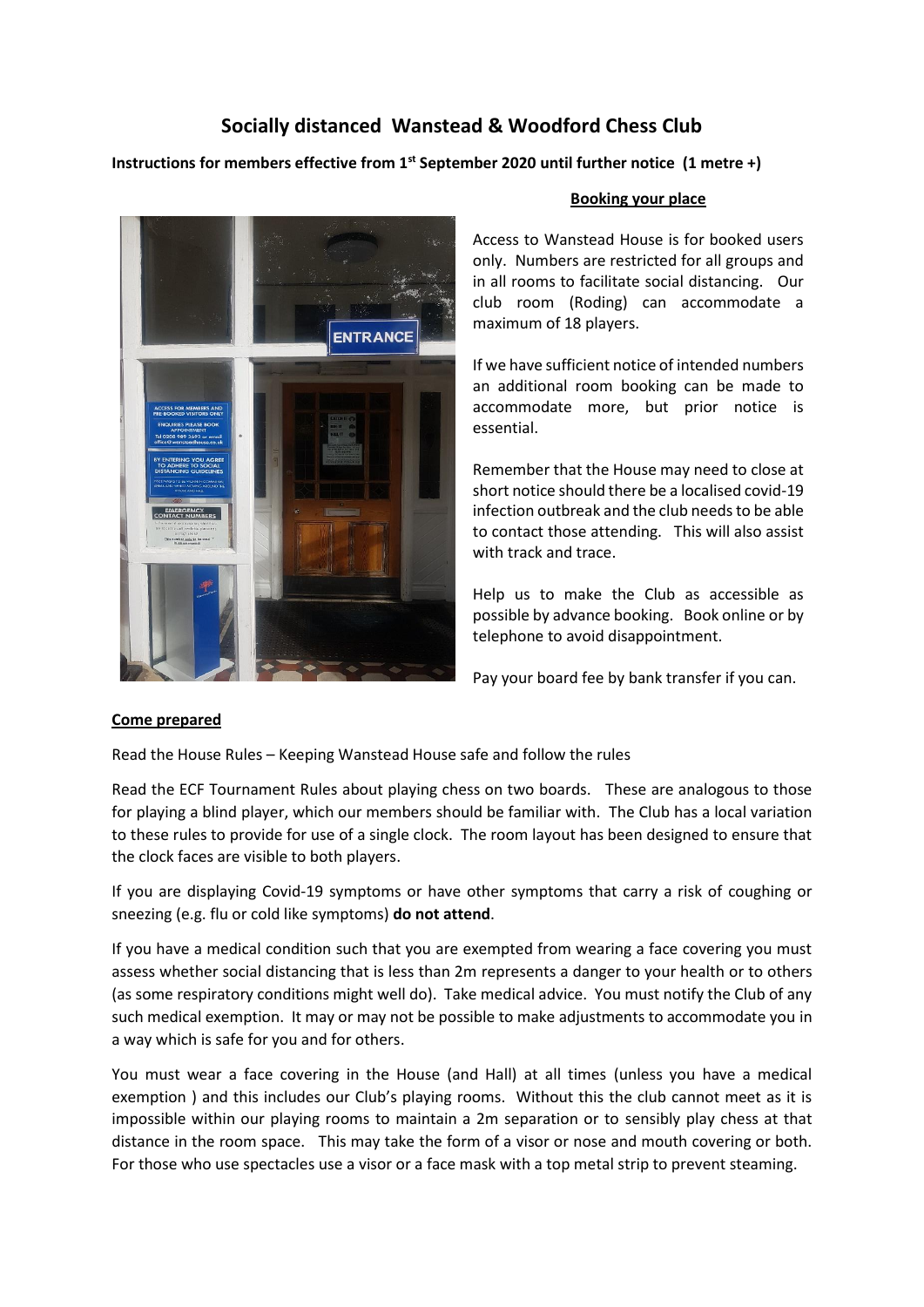The Club is providing sanitiser for hand cleansing on entry and exit but you are welcome to bring your own.

Each player will use a single board and set for the duration of the evening. You are welcome to bring your own set and board.

Bring your own pen or pencil to sign in with. Track and trace is a necessary part of social distancing indoors. It is a mandatory condition of our room hire at Wanstead House.

Do not arrive too early. If you do you must wait outside the building maintaining social distance. Access to the downstairs lounge/back lounge will be possible from 7:20pm where you must wait, wearing your face covering and maintaining social distancing, until the playing room is ready. There is no seating in these areas save for reserved separated chairs for those unable to stand.

In winter, bring a thick jumper as some windows are likely to be open for ventilation.

Have your collection arrangements (if applicable) thought out in advance.

## **Car-parking, drop-off and collection**

Be conscious of those around you before getting in and out of vehicles. Register your car if parked.

#### **Playing room preparation**

The room needs to be set-up for socially distanced chess and appropriate cleansing measures put in place before you can gain access to the playing room. You must wait, wearing your face covering and maintaining social distancing, downstairs in the lounge/back lounge until 7:30pm to allow for this to take place safely. The room needs to be prepared for social distancing and equipment put out in a sterile environment for your safety.



#### **Movement in Wanstead House**

- Use your common sense at all times and respect others.
- Maintain at least 1 metre's distance at all times.
- Before entering the House put on your face covering.
- Sanitise on the way into the House.
- Do not loiter in the entrance lobby outside the Office. The Office is a place of work and staff must be protected. The House will close if there is insufficient staff.
- Move straight away to the lounge/back lounge until the playing room is ready.
- Use the lounge/back-lounge to wait until 7:30pm.
- Give way to those leaving the building or coming down the stairs. The lounge is a dedicated space to wait until the stairs are clear.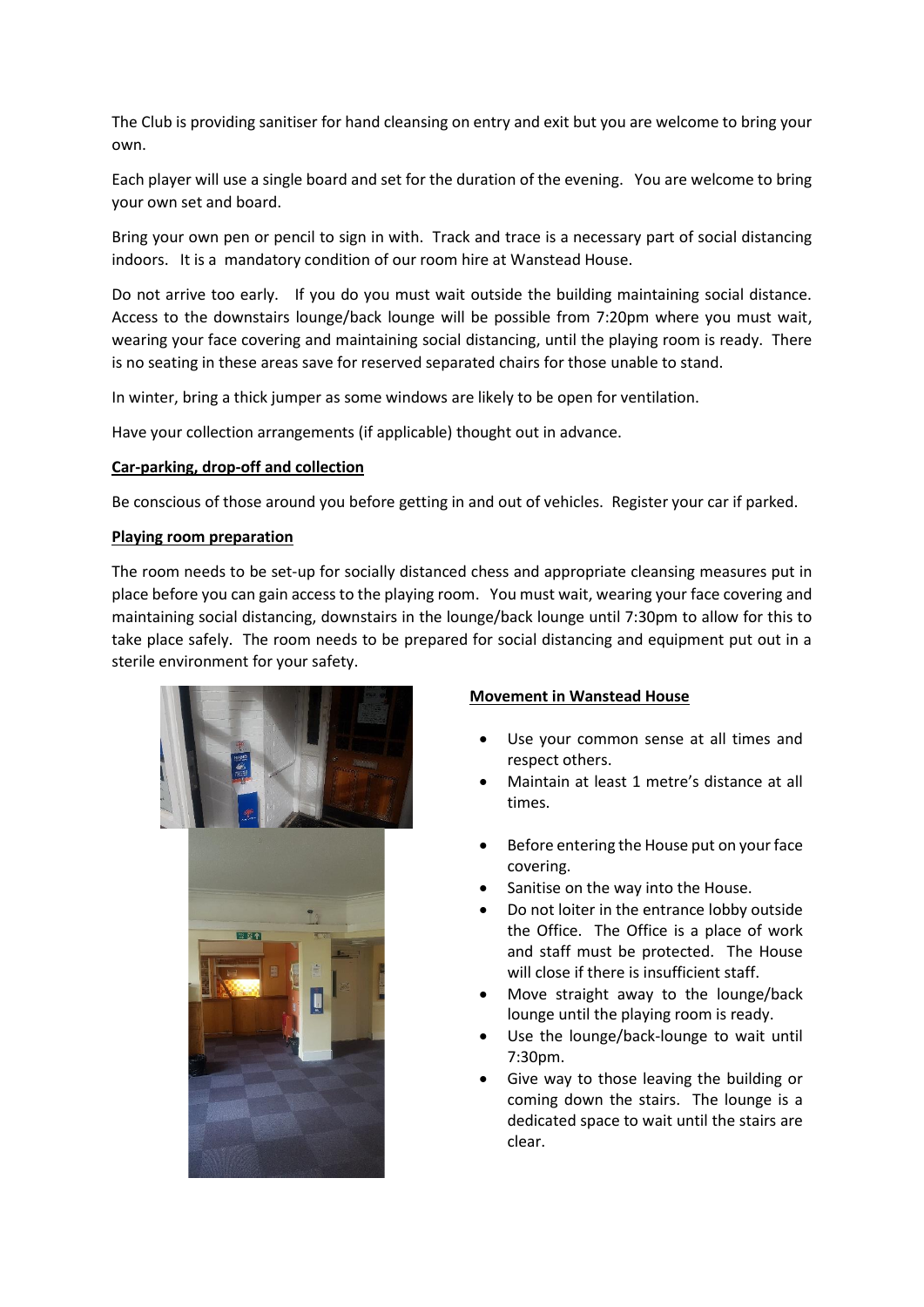



- You can sanitise on reaching the upper level should you wish.
- You MUST sanitise on entry to the playing room.
- You MUST sanitise on your way out of the playing room.
- Sanitise before using the toilets or the café facilities (if available) and after use.
- Sanitise on leaving the building.
- At busy times you may need to exit thought the lounge double doors to avoid congestion at the House entrance and the access from the car park. Use the patio area to wait if you are leaving the House against the flow of incoming users. Staggering of arrival and leaving times is in place to minimise this.

## **Club Rules**

## **These are mandatory and not negotiable.**

Failure to comply with them or the House rules for the common parts means the Club's hire will be terminated. They exist for the safety of all. Without them we cannot have an indoor social gathering.

Do not enter the playing rooms without a face covering, which must be worn at all times.

Use your common sense

Follow the instructions of the club steward at all times.



On entry to the playing room you MUST

- Sanitise,
- sign in and
- collect your board and set (if you have not brought your own) before finding a playing table.

The equipment supplied by the Club will not have been used for 7 days so will not be contaminated.

Maintain social distance of at least 1m at all times, keeping movement in the playing room to a minimum and be conscious of others.